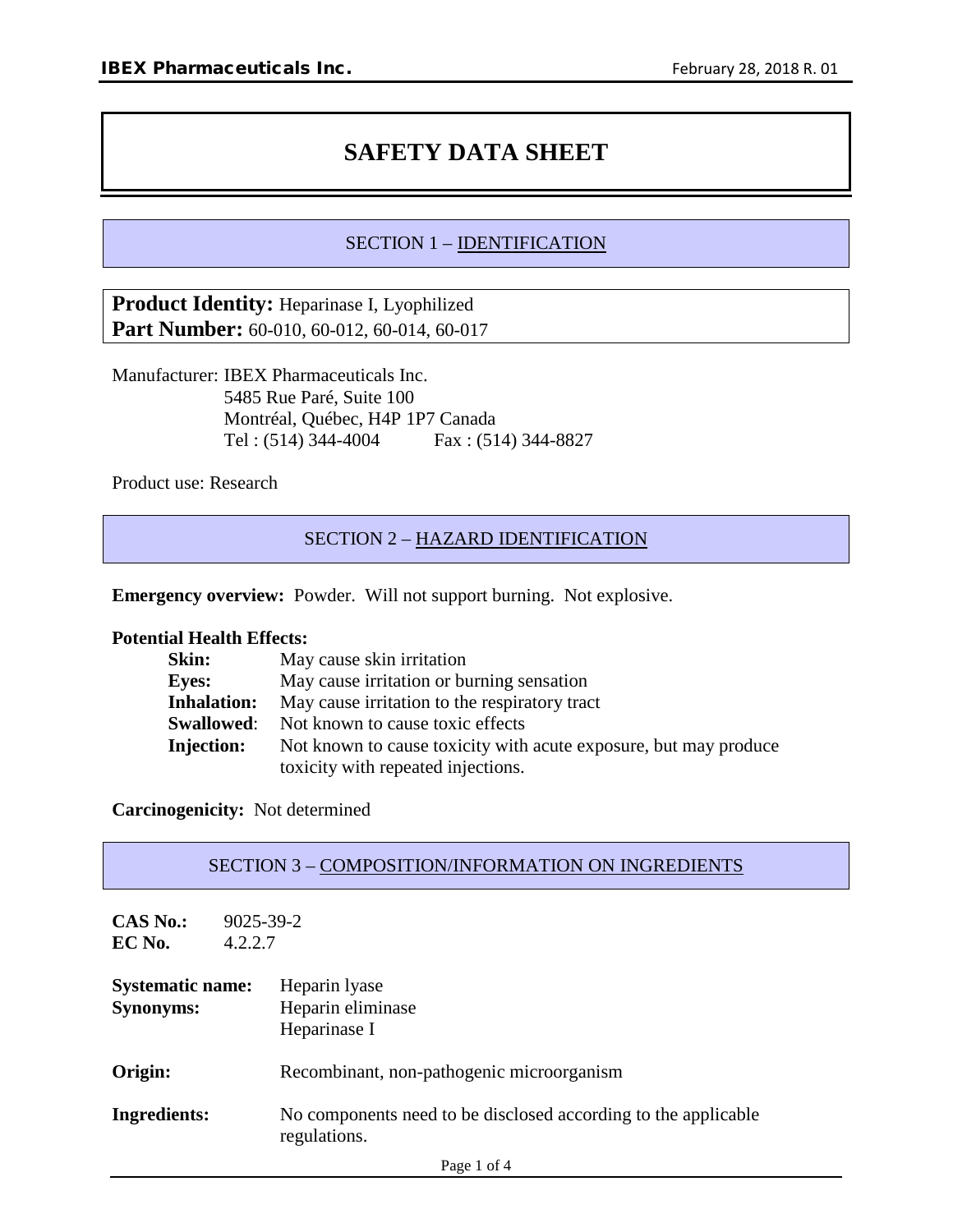# SECTION 4 – FIRST AID MEASURES

| <b>Skin contact:</b> | Flush with copious amounts of water.                                     |
|----------------------|--------------------------------------------------------------------------|
| Eye contact:         | Rinse opened eye for several minutes under running water. Then consult a |
|                      | doctor.                                                                  |
| <b>Inhalation:</b>   | Supply the victim with fresh air; consult doctor in case of complaints.  |
| <b>Swallowing:</b>   | Rinse mouth with plenty of water.                                        |
|                      | <b>On all of the above:</b> Consult a doctor if symptoms develop.        |

# SECTION 5 – FIRE FIGHTING MEASURES

**Suitable extinguishing agents:** Noncombustible.

**Protective equipment:** No special measures required. Prevent contact with skin and eyes

#### SECTION 6 – ACCIDENTAL RELEASE MEASURES

**Person-related safety precautions:** Prevent contact with skin and eyes. Ventilate area. **Measures for environmental protection:** No special measures required.

**Measures for cleaning/collecting:** Spilled material should be carefully wiped up and disposed as biomedical waste as per applicable waste disposal regulations. Wash spill site after material pickup is complete.

# SECTION 7 – HANDLING AND STORAGE

#### **Handling**

**Information for safe handling:** Prevent contact with skin and eyes and prevent inhalation and swallowing. No other special precautions are necessary if used correctly.

**Information about protection against explosions and fires**: No special measures required.

**Storage**

**Requirements to be met by storerooms and receptacles:** No special requirements except that product should be stored refrigerated 2 - 8 °C.

**Information about storage in one common storage facility:** Not required.

**Further information about storage conditions:** None

**Storage class:** None assigned

**Class according to regulation on flammable liquids:** Void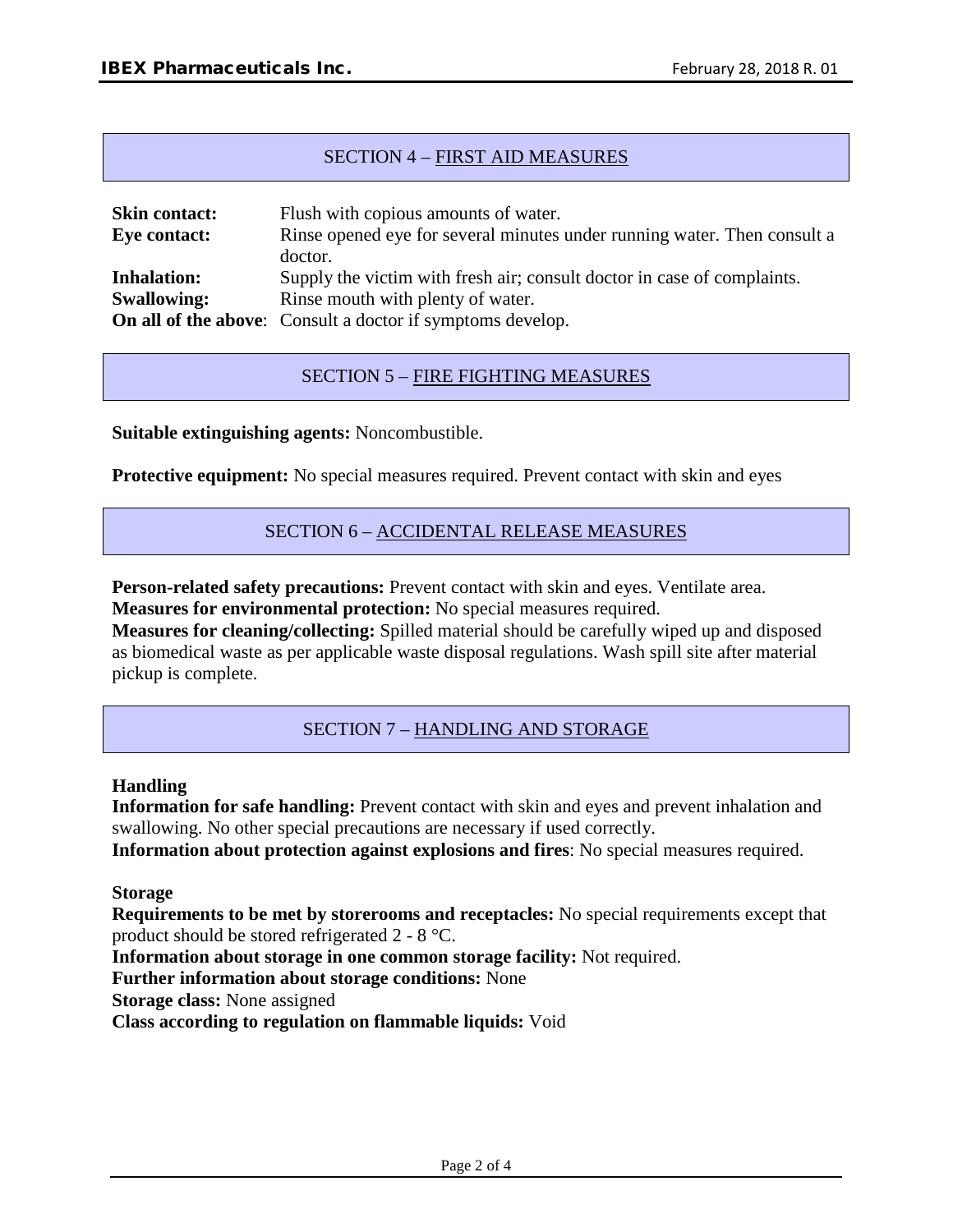#### SECTION 8 – EXPOSURE CONTROLS / PERSONAL PROTECTION

**General protective and hygienic measures:** The usual precautionary measures for handling chemicals and potentially biohazardous materials should be followed. Use clothing sufficient to avoid skin contact. Safety shower and eye wash should be available in proximity. **Protection of hands**: Use synthetic water resistant gloves.

**Eye protection**: Use safety glasses.

# SECTION 9 – PHYSICAL AND CHEMICAL PROPERTIES

| <b>Physical form:</b>                      | Lyophilized white cake in amber glass vial closed with cap covered with<br>aluminum seal. |
|--------------------------------------------|-------------------------------------------------------------------------------------------|
| <b>Melting point:</b>                      | Not applicable                                                                            |
| <b>Boiling point:</b>                      | Not applicable                                                                            |
| <b>Flash point:</b>                        | Not applicable                                                                            |
| <b>Flammability:</b>                       | Product is not flammable                                                                  |
| <b>Danger of explosion:</b> Not determined |                                                                                           |
| <b>Solubility:</b>                         | Heparinase I and ingredients are water soluble                                            |
| <b>Organic solvents:</b>                   | $0\%$                                                                                     |
| <b>Solids content:</b>                     | 100 %                                                                                     |

SECTION 10 – STABILITY AND REACTIVITY

**Thermal decomposition / conditions to be avoided:** No decomposition if used according to specifications.

**Dangerous reactions**: No dangerous reactions known.

**Dangerous products of decomposition:** No dangerous decomposition products known.

# SECTION 11 – TOXICOLOGICAL INFORMATION

**Effects of Acute Exposure:** Low acute toxicity expected following inhalation, ingestion,

injection or skin exposure.

The potential eye irritation effects of Heparinase I are unknown and it should be considered to be potentially irritating to the eyes.

**Effects of Chronic Exposure:** Not determined for oral ingestion or skin exposure.

**Development Toxicity:** Not determined

**Reproductive Toxicity:** Not determined

**Carcinogenicity:** Not determined